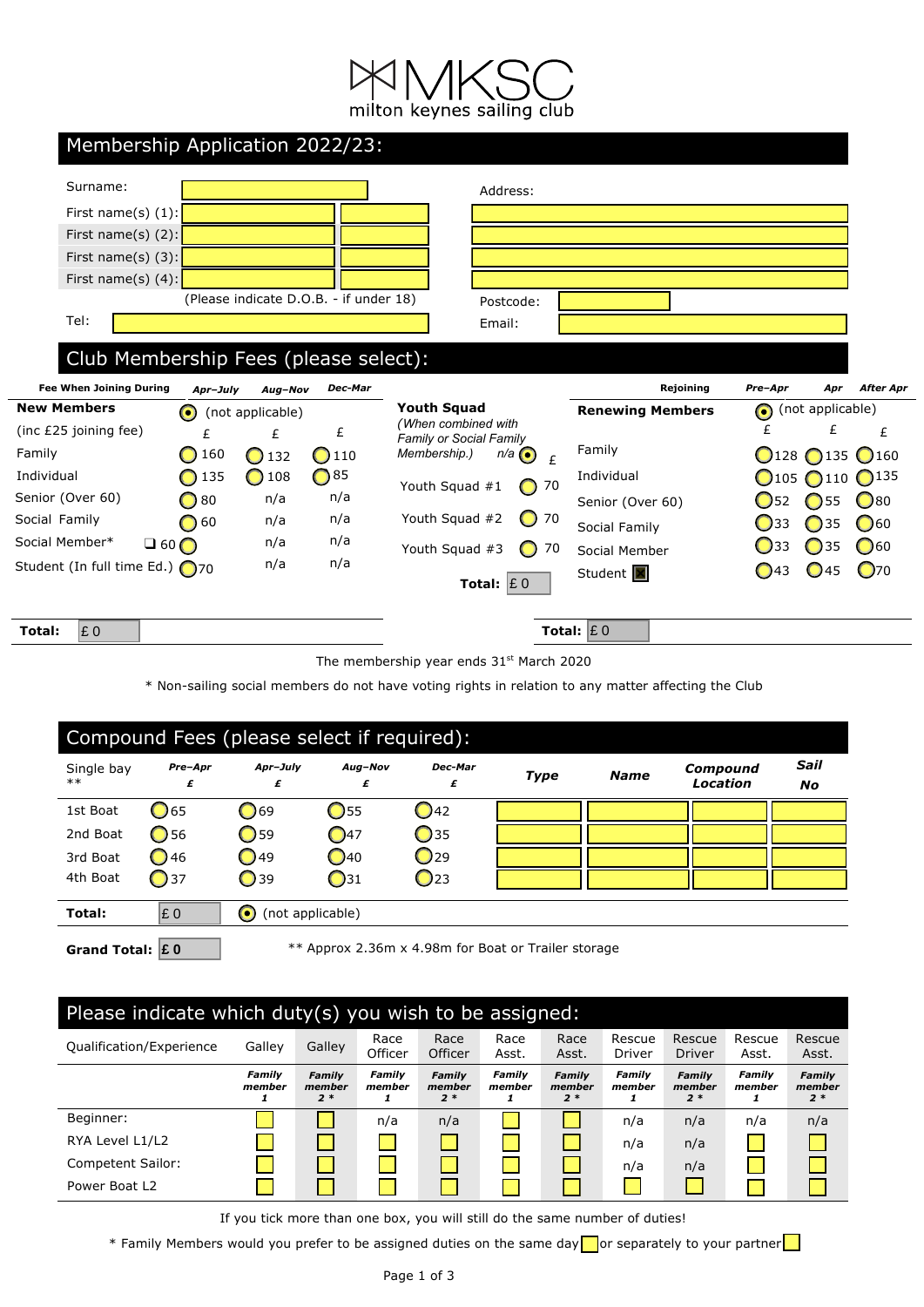## DECLARATION Please read and confirm the following before submitting the form

Insurance: All craft belonging to members must be insured and carry a MINIMUM cover of **£2,000,000** third party insurance and must comply with<br>Milton Keynes Sailing Club Ltd. rules and Regulations for Use of Caldecotte Sou

| we are members of Milton Keynes Sailing Club Ltd.<br>I/we agree to notify the Membership Administrator of Milton Keynes Sailing Club Ltd of any change of address or particulars when these occur.<br>I/we agree during my / our membership of the Club to be bound by the rules and regulations of Milton Keynes Sailing Club Ltd, to adhere to the<br>and to ASSIST WITH CLUB DUTIES WHEN REQUIRED.<br>liable for costs or damages because I have voluntarily accepted the risks associated with water containing Blue-Green algae. | I/we affirm that my/our craft is/are/will be insured to meet the requirements of Milton Keynes Sailing Club Ltd at all times during its/their use whilst I/<br>Regulations for Use of Caldecotte South Lake for non-motor powered water-sports activities, to pay PROMPTLY all charges as and when they fall due<br>I/we agree to notify the Membership Administrator of Milton Keynes Sailing Club Ltd of any change of particulars of my / our boats when these occur.<br>I/we declare that I have read and fully understood the information provided by the club on Blue Green Algae and that in the event of any loss,<br>damage, personal injury or death arising from contact with the water or algal scum I/we understand that Milton Keynes Sailing Club Ltd will not be |
|---------------------------------------------------------------------------------------------------------------------------------------------------------------------------------------------------------------------------------------------------------------------------------------------------------------------------------------------------------------------------------------------------------------------------------------------------------------------------------------------------------------------------------------|----------------------------------------------------------------------------------------------------------------------------------------------------------------------------------------------------------------------------------------------------------------------------------------------------------------------------------------------------------------------------------------------------------------------------------------------------------------------------------------------------------------------------------------------------------------------------------------------------------------------------------------------------------------------------------------------------------------------------------------------------------------------------------|
|                                                                                                                                                                                                                                                                                                                                                                                                                                                                                                                                       | Date.                                                                                                                                                                                                                                                                                                                                                                                                                                                                                                                                                                                                                                                                                                                                                                            |
|                                                                                                                                                                                                                                                                                                                                                                                                                                                                                                                                       |                                                                                                                                                                                                                                                                                                                                                                                                                                                                                                                                                                                                                                                                                                                                                                                  |
| Next of Kin Contact Details                                                                                                                                                                                                                                                                                                                                                                                                                                                                                                           |                                                                                                                                                                                                                                                                                                                                                                                                                                                                                                                                                                                                                                                                                                                                                                                  |
|                                                                                                                                                                                                                                                                                                                                                                                                                                                                                                                                       |                                                                                                                                                                                                                                                                                                                                                                                                                                                                                                                                                                                                                                                                                                                                                                                  |
| Name:                                                                                                                                                                                                                                                                                                                                                                                                                                                                                                                                 | Relationship:                                                                                                                                                                                                                                                                                                                                                                                                                                                                                                                                                                                                                                                                                                                                                                    |
|                                                                                                                                                                                                                                                                                                                                                                                                                                                                                                                                       |                                                                                                                                                                                                                                                                                                                                                                                                                                                                                                                                                                                                                                                                                                                                                                                  |
| Address:                                                                                                                                                                                                                                                                                                                                                                                                                                                                                                                              | Postcode:                                                                                                                                                                                                                                                                                                                                                                                                                                                                                                                                                                                                                                                                                                                                                                        |
|                                                                                                                                                                                                                                                                                                                                                                                                                                                                                                                                       | Mobile:                                                                                                                                                                                                                                                                                                                                                                                                                                                                                                                                                                                                                                                                                                                                                                          |
| Email:                                                                                                                                                                                                                                                                                                                                                                                                                                                                                                                                |                                                                                                                                                                                                                                                                                                                                                                                                                                                                                                                                                                                                                                                                                                                                                                                  |
| Parents and Guardians of Junior Sailing Members                                                                                                                                                                                                                                                                                                                                                                                                                                                                                       |                                                                                                                                                                                                                                                                                                                                                                                                                                                                                                                                                                                                                                                                                                                                                                                  |
| <b>Child Consent:</b> Parental consent is required to process data of any child under the age of 18 years.                                                                                                                                                                                                                                                                                                                                                                                                                            |                                                                                                                                                                                                                                                                                                                                                                                                                                                                                                                                                                                                                                                                                                                                                                                  |
| Parental consent is required in order for junior members to join the club.                                                                                                                                                                                                                                                                                                                                                                                                                                                            |                                                                                                                                                                                                                                                                                                                                                                                                                                                                                                                                                                                                                                                                                                                                                                                  |
| This section to be signed by parent/guardian or the person otherwise responsible for the membership applicant(s) who are minors (i.e. Under 18<br>remain responsible at all times. Parent(s)/guardian(s) are automatically entitled to Non-Sailing Social membership status.<br>I have read and accept the terms and conditions applicable to membership of Milton Keynes Sailing Club Ltd and hereby consent to:<br>Name:                                                                                                            | years of age). Parent(s)/guardian(s) or person otherwise responsible for the membership applicant(s) are warned that the club is only able to provide<br>safety cover and facilities during the hours of organised club racing. At no time can the club be responsible for minors, and parent(s) / guardian(s) or<br>person otherwise responsible for the membership applicant(s) must exercise all necessary supervision and control of children / wards for whom they<br>Date:                                                                                                                                                                                                                                                                                                 |
| Signed:                                                                                                                                                                                                                                                                                                                                                                                                                                                                                                                               | Relationship to applicant:                                                                                                                                                                                                                                                                                                                                                                                                                                                                                                                                                                                                                                                                                                                                                       |
|                                                                                                                                                                                                                                                                                                                                                                                                                                                                                                                                       |                                                                                                                                                                                                                                                                                                                                                                                                                                                                                                                                                                                                                                                                                                                                                                                  |
|                                                                                                                                                                                                                                                                                                                                                                                                                                                                                                                                       | Data Protection                                                                                                                                                                                                                                                                                                                                                                                                                                                                                                                                                                                                                                                                                                                                                                  |
| The information you provide in this form will be used solely for dealing with you as a member of Milton Keynes Sailing Club                                                                                                                                                                                                                                                                                                                                                                                                           |                                                                                                                                                                                                                                                                                                                                                                                                                                                                                                                                                                                                                                                                                                                                                                                  |
| The club has a Data Privacy Policy which can be found at www.mksc.org.uk Your data will be stored and used in accordance with this Policy.                                                                                                                                                                                                                                                                                                                                                                                            |                                                                                                                                                                                                                                                                                                                                                                                                                                                                                                                                                                                                                                                                                                                                                                                  |
| The Club may wish to publish a membership list. This would include member's name, email addresses, phone/ mobile number and will be<br>available to all members, in either electronic or paper versions. If you consent to your data being shared in this way, please tick here.                                                                                                                                                                                                                                                      |                                                                                                                                                                                                                                                                                                                                                                                                                                                                                                                                                                                                                                                                                                                                                                                  |
| The Club may arrange for photographs or videos to be taken of Club activities and published on our website or social media channels to<br>promote the Club.                                                                                                                                                                                                                                                                                                                                                                           |                                                                                                                                                                                                                                                                                                                                                                                                                                                                                                                                                                                                                                                                                                                                                                                  |
| If you consent to your image being used by the Club in this way, please tick here.<br>If you hold a family membership, your family members, aged 18 and over should indicate their consent to the use of their image                                                                                                                                                                                                                                                                                                                  |                                                                                                                                                                                                                                                                                                                                                                                                                                                                                                                                                                                                                                                                                                                                                                                  |
| separately below.                                                                                                                                                                                                                                                                                                                                                                                                                                                                                                                     |                                                                                                                                                                                                                                                                                                                                                                                                                                                                                                                                                                                                                                                                                                                                                                                  |
|                                                                                                                                                                                                                                                                                                                                                                                                                                                                                                                                       |                                                                                                                                                                                                                                                                                                                                                                                                                                                                                                                                                                                                                                                                                                                                                                                  |
| PARENTAL/GUARDIAN CONSENT (if children under 18) If you consent to the use of your child's image being used for<br>the purposes above please tick here.                                                                                                                                                                                                                                                                                                                                                                               |                                                                                                                                                                                                                                                                                                                                                                                                                                                                                                                                                                                                                                                                                                                                                                                  |
| If you/ the individuals listed above later wish to withdraw consent, please contact membership@mksc.org.uk                                                                                                                                                                                                                                                                                                                                                                                                                            |                                                                                                                                                                                                                                                                                                                                                                                                                                                                                                                                                                                                                                                                                                                                                                                  |
| By agreeing to your images being used, you agree to assign any copyright or any other right of ownership of these images to<br>the Club.                                                                                                                                                                                                                                                                                                                                                                                              |                                                                                                                                                                                                                                                                                                                                                                                                                                                                                                                                                                                                                                                                                                                                                                                  |
|                                                                                                                                                                                                                                                                                                                                                                                                                                                                                                                                       | Date.                                                                                                                                                                                                                                                                                                                                                                                                                                                                                                                                                                                                                                                                                                                                                                            |